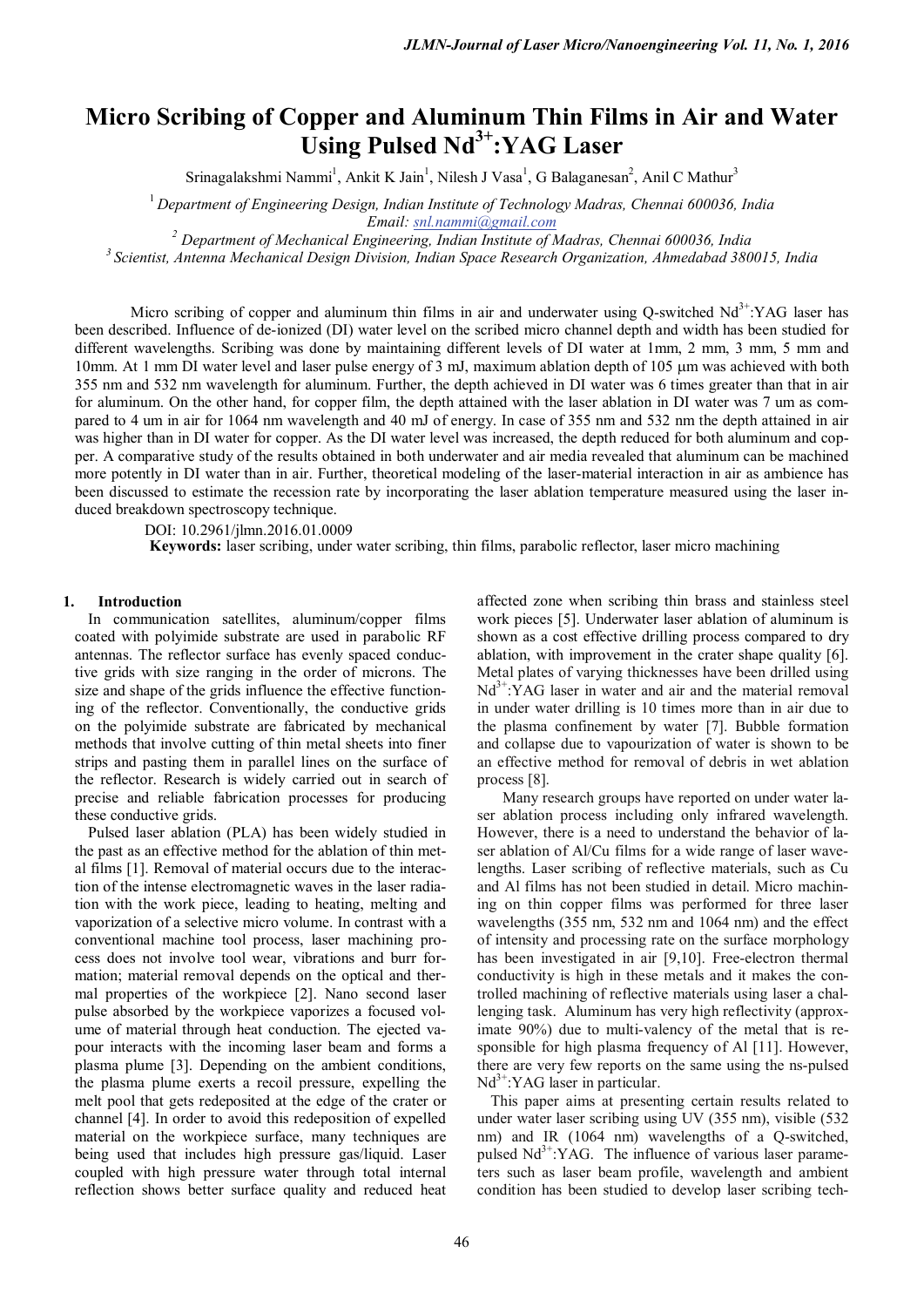niques for manufacturing micro-channels on Al/Cu film deposited on a flexible substrate. Further, the laser induced breakdown spectroscopy (LIBS) technique has been proposed and demonstrated for estimating the plume temperature during the laser scribing of thin films. Theoretical modeling has also been attempted to understand the effect of different wavelengths (355 nm, 532 nm and 1064 nm) on the recession rate and ablation temperature for thin copper sample and the results are discussed.

# **2. Experiment Studies**

# **2.1 Experimental Setup**

A Q-switched  $Nd^{3+}$ :YAG laser with a pulse width of 6 ns and a repetition rate of 5 Hz was used in this study. The laser beam was directed on to the workpiece using beam alignment optics such as dichroic mirrors and a quartz lens with a focal length of 250 mm as shown in figure 1. Laser scribing was performed on 150  $\mu$ m thickness Al film and 35 µm thickness Cu films on a 50 µm thick polyimide substrate. Experiments in air medium with the Gaussian laser beam profile were performed by mounting the workpiece on a motorized X-Y stage. On the other hand, experiments in under water medium with de-ionized water were performed by fixing the workpiece in a water beaker placed over the X-Y stage. During LIBS study, the optical emission was collected at an angle of 30° by a lens of focal length 150 mm and was focused onto an optical fiber (core diameter 600 µm, NA 0.39). A spectrometer (UV-VIS2000, Ocean Optics) coupled with the fiber was used for the detection of spectral information. Surface characterization after the scribing process was carried out using a noncontact optical profilometer (Contour GT-I, Bruker) and a scanning electron microscope (Quanta 200, FEG).



**Fig. 1** Schematic of experimental setup used for laser scribing in air and under water

**Table 1:** Parameters and specifications used in the experiment to study the influence of wavelength and ambience

| <b>Parameters</b>               | <b>Specifications</b>                                         |
|---------------------------------|---------------------------------------------------------------|
| Laser used                      | Nd <sup>3+</sup> :YAG ( $\lambda$ =355, 532 and<br>$1064$ nm) |
| Pulse duration (Fre-<br>quency) | 5 ns (5 Hz)                                                   |
| Cu and Al sample size           | $20 \text{ mm} \times 20 \text{ mm}$                          |
| Focal length                    | $250 \text{ mm}$                                              |
| Spot size (estimated)           | $\approx$ 200 µm                                              |
| Beam overlap                    | 95%                                                           |
| Ambient condition               | Air, DI water $(1 - 10$ mm<br>above the sample)               |

## **2.2 Experimental Results**

# **2.2.1 Scribing of copper thin film coated on a polyimide substrate**

3D non contact optical profilometer images of micro channels produced under air and water media are shown in figures 2 and 3. A reduction in the redeposition around the scribe edges in underwater laser scribing can be seen in figure 3. The variation in depth of the scribed microchannels on Cu films, against different laser energy maintained for ablation with three different wavelengths of 355 nm, 532 nm and 1064 nm and under air and DI water media is shown in figures 4-6. In all the cases, initially, with increase in the laser energy, the ablation depth increased but at higher levels of laser energy, either the increase in depth was saturated or the overall depth was decreased. For 95% overlap of the laser spot diameter and 45 mJ of energy, 532 nm wavelength laser resulted in a depth of  $\sim$ 21  $\mu$ m compared to  $\sim$ 12 µm using 355 nm and  $\sim$ 5 µm using 1064 nm. From figures 4 and 5 it could be seen that for energy less than 25 mJ both 355 nm and 532 nm resulted in same depth, as the laser energy increases depth reduced for 355 nm wavelength compared to 532 nm. Under water scribing of Cu thin films show a reduction in the redeposition of the ablated material as seen in figure 3, but the channel depth achieved was less compared to air for 532 and 355 nm wavelengths as seen from figures 4 and 5. However, for 1064 nm Cu shows an opposite trend; the micro channel depth for underwater scribing was  $\sim$  7  $\mu$ m compared to  $\sim$  4 µm produced in air. Increasing the height of DI water level above the workpiece has reduced the depth achieved. The change in width of the channel with respect to increase in laser energy was observed to be in few tens of microns.

## **2.2.2 Scribing of aluminum thin film**

Figures 7-9 show the variation in depth of the scribed micro-channels on Al films, against different laser energies ablated with three different wavelengths of 355 nm, 532 nm and 1064 nm in air and water mediums. It was observed that the ablation depth of micro channels produced in Al through underwater laser scribing was 6 times greater compared to the depth achieved in air for all the 3 wavelengths. It was observed that a depth of  $\sim$  100  $\mu$ m was achieved using both 355 nm and 532 nm with 4 mJ of energy and, 80 µm depth was achieved using 1064 nm, while maintaining the same laser energy. The depth achieved for ablation in air medium, using 1064 nm wavelength with 4 mJ of energy was 10  $\mu$ m which is less compared to the 20  $\mu$ m depth achieved using 355 nm and 532 nm respectively. The ablation depth in air is seen to be increasing with increasing energy as seen in Figure 7-9, but laser ablation depths achieved in DI water medium tends to increase and start to reduce/ saturate after  $\sim$ 5 mJ energy. Also the ablation depth was reducing as the DI water level above the workpiece increased for all the 3 wavelengths. The width of the micro channels obtained for energies up to 4 mJ was  $\sim 160 \mu m$ and was found to increase to  $\sim$ 200  $\mu$ m for 7 mJ and remained unchanged with further increase of energy. This shows a slight increase in the depth of the channel with increase in energy but then after threshold energy the change in width was negligible for both air and DI water.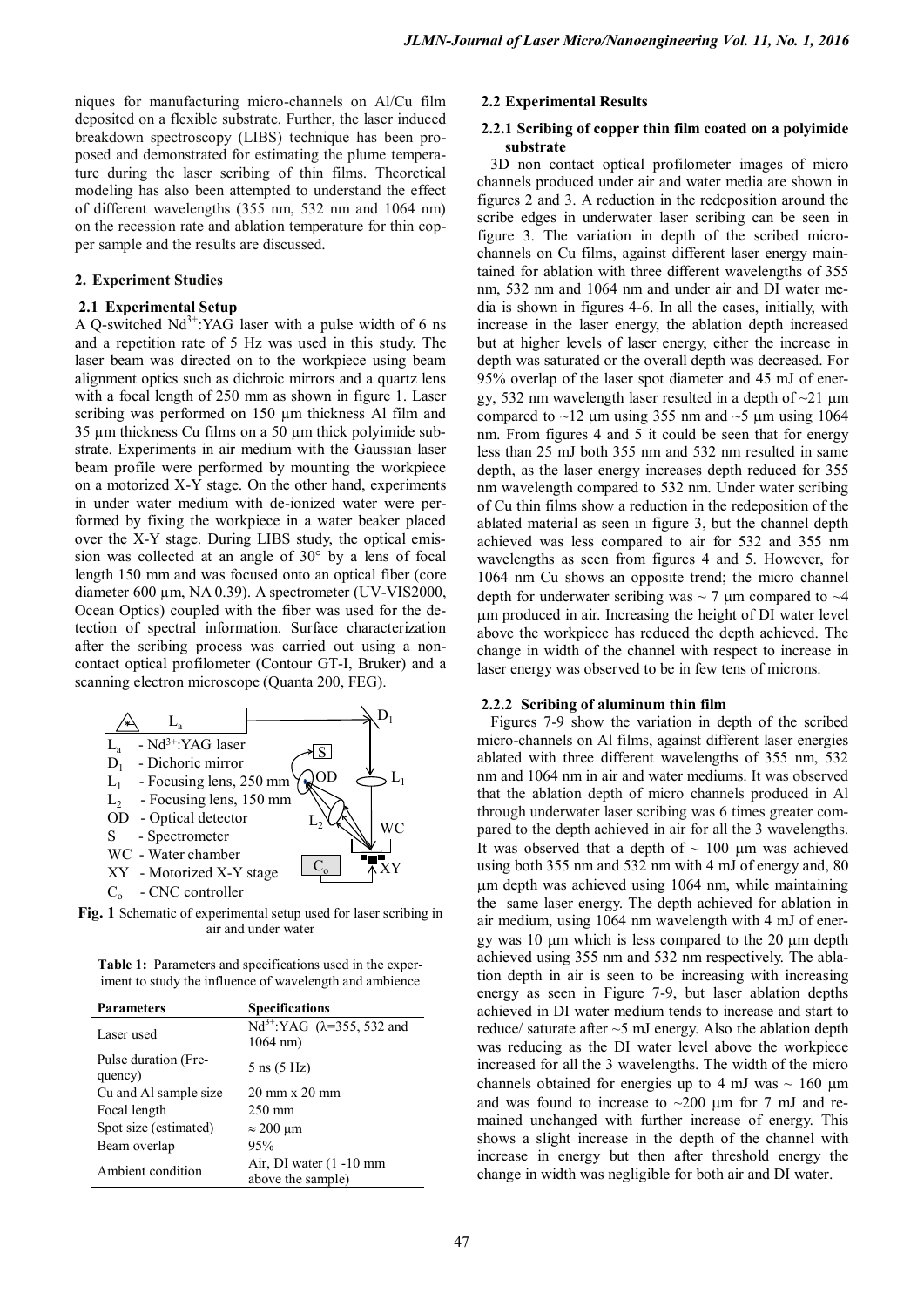

**Fig. 2** 3D image of the micro channel produced using 532 nm wavelength on Cu thin film coated on a polyimide substrate with 25 mJ energy in air



**Fig. 4:** Change in depth of copper thin film coated on polyimide substrate in air and different DI water levels for 355 nm



**Fig. 6** Change in depth of copper thin film coated on polyimide substrate in air and different DI water levels for 1064 nm



**Fig. 3** 3D image of the micro channel produced using 532 nm wavelength on Al thin film 5 mJ energy in DI water with 3 mJ energy



**Fig. 5** Change in depth of copper thin film coated on polyimide substrate in air and different DI water levels for 532 nm



**Fig. 7** Change in depth of aluminum thin film in air and different DI water levels for 355 nm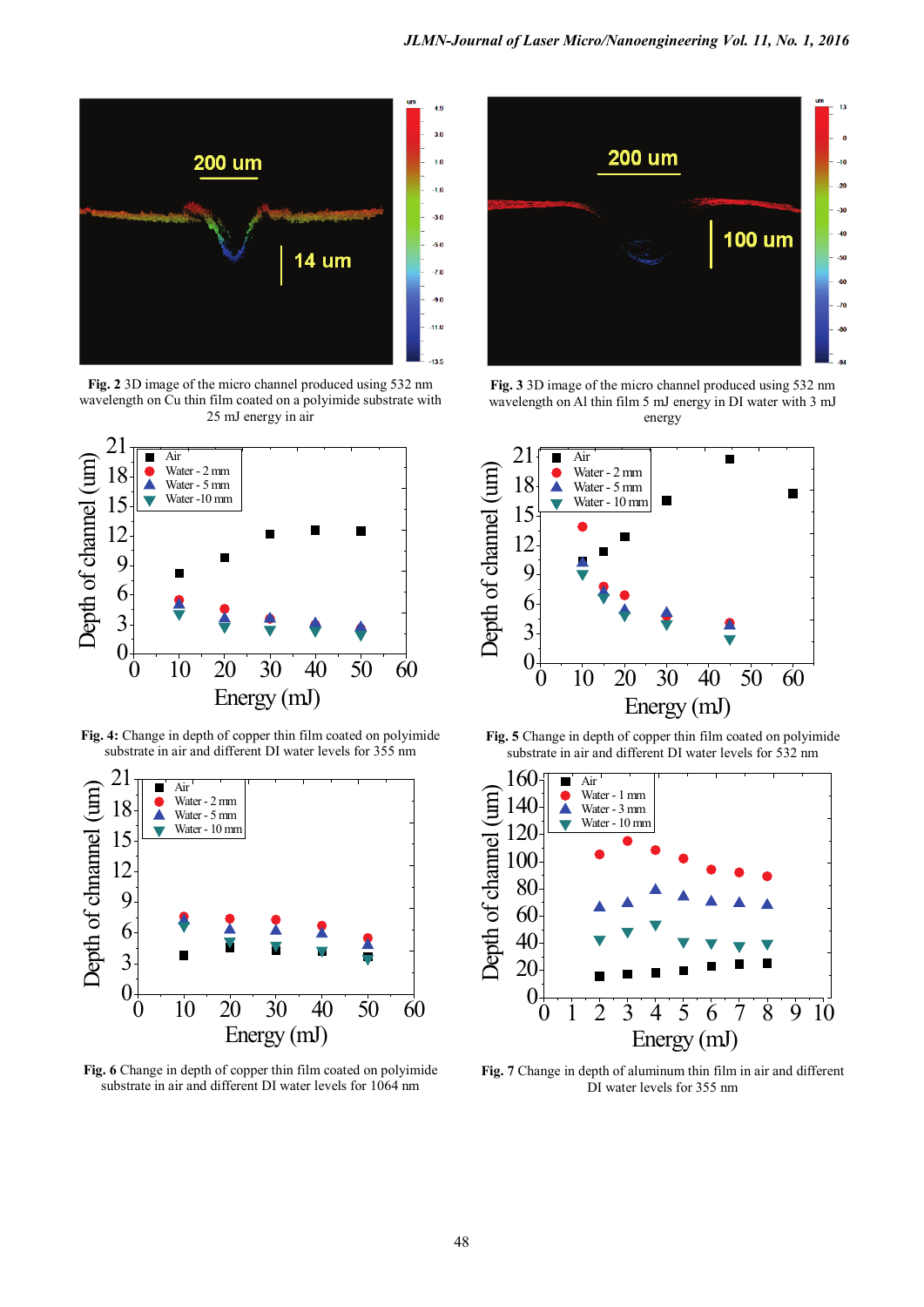

**Fig. 8** Change in depth of aluminum thin film in air and different DI water levels for 532 nm

#### **3. Theory of laser ablation of thin films**

In metals, light is absorbed by interaction with electrons. Excited electrons rise to conduction band and collide with lattice phonons, thereby transferring the absorbed energy to the lattice. Since the energy relaxation time is of the order of  $10^{-13}$ s for metals [12], the optical energy can be considered to be converted instantly in to heat for ns-pulsed laser ablation. A thermal model of the laser impact on a solid Cu/Al target is developed and studied to understand the phenomenological changes happening during the laser ablation process. Interaction of laser on the target surface increases the temperature at the contact interface, and the target will be able to melt, and even vaporize. The temperature distribution inside the target is calculated by means of the heat conduction equation (1). The absorption length in the target is in the order of 10 nm.

$$
\frac{\partial T(x,t)}{\partial t} = \frac{\partial}{\partial x} \left[ \left( \frac{k}{\rho C_p} \right) \frac{\partial T(x,t)}{\partial y} \right] + \frac{\alpha}{\rho C_p} I(x,t) \tag{1}
$$

where T represents the temperature inside the target, *x* is the position from the surface; t is the time, k,  $C_p$ ,  $\rho$  and  $\alpha$ denotes the thermal conductivity, heat capacity, mass density and absorption coefficient of the target material, respectively. Laser irradiance  $I(x, t)$ , a function of position and time as represented in equation (2), according to Beer-Lamberts law [12]

$$
I(x,t) = I_o(t) \exp(-\alpha x) \left[1 - \check{R}\right]
$$
 (2)

where  $\dot{R}$  is reflectivity and  $I_0(t)$  is the laser fluence at time t. When a pulse of laser beam is incident on the target surface, it interacts with the material and the lattice temperature increases accordingly. With the lattice temperature approaching the melting point of the target material, phase change is initiated and the temperature remains almost constant. After the solid to liquid phase transformation, the temperature again tends to increase and as it reaches the boiling point, the material starts to vaporize. The vapor pressure is given by Clausius-Clapeyron equation [12].



**Fig. 9** Change in depth of aluminum thin film in air and different DI water levels for 1064 nm

$$
p_{vap}(T_s) = p_o exp\left[\frac{\Delta H_{lv}(T_s - T_b)}{RT_s T_b}\right]
$$
\n(3)

where  $T_s$  and  $T_b$  are the surface temperature and the normal boiling point respectively, pressure  $p_0$  is 100 KPa,  $\Delta H$ <sub>lv</sub> is the latent heat of vaporization, and *R* is the gas constant. The flux of evaporated atoms is obtained from the vapor pressure at the surface temperature by the following equation [12].

$$
j_{evap}(T_s) = \frac{A_p(T_s)}{\sqrt{2\pi MRT_s}}
$$
\n(4)

where *M* is the molecular mass of the atoms (kg) and  $\rho$  the mass density  $(kg/m<sup>3</sup>)$ . The surface recession rate due to evaporation is calculated from the flux of evaporated atoms using the equation 5.

$$
R_{recession} = \frac{dx_{evap}}{dt} = \frac{j_{evap} M}{\rho}
$$
 (5)

#### **3.1 Theoretical modeling Results for Cu thin film**

In order to understand the amount of heat conducted into the workpiece during the laser ablation process the temperature and recession rate have been calculated for 355, 532 and 1064 nm laser wavelength using a Gaussian shaped laser beam. Only a single laser pulse is considered for calculating the temperature and recession rate using the parameters tabulated in Table 2. Initially the copper target is considered to be at room temperature and the same is heated using the laser irradiance. In the current model, it is assumed that the absorption coefficient and the thermal conductivity of the target layer drop to zero as soon as the temperature of that particular layer reaches 9000 K. This condition is applied in order to indicate that the material has been removed and the remaining heat energy will propagate to the next layer. The plasma electron temperature is calculated to be 9000 K which is assumed as the temperature at which ablation takes place.

The plasma electron temperature represented in equation (6) is estimated based on Boltzmann-Saha method [13] using the emission spectrum captured using LIBS technique shown in figure 10 [14].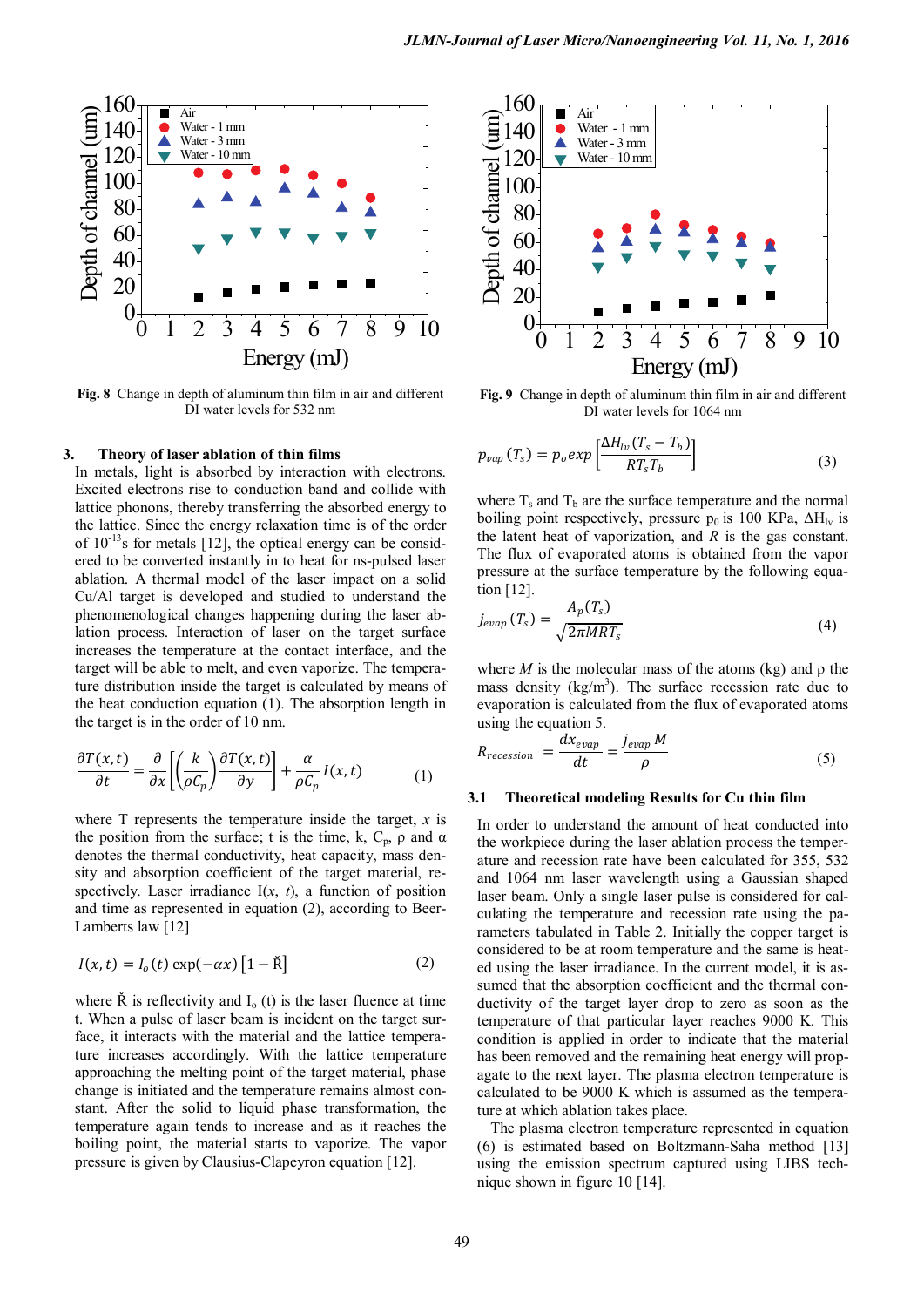$$
T_e = 1.44 \frac{E_2 - E_1}{\ln \left[ \frac{I_1 \lambda_1 A_2 g_2}{I_2 \lambda_2 A_1 g_1} \right]}
$$
(6)

Where  $T_e$  is the plasma electron temperature for copper sample  $E_1$  and  $E_2$  are excited energy levels  $g_1$  and  $g_2$  are statistical weights of excited energy levels A1 and  $A_2$  are the transition probabilities of states  $I_1$  and  $I_2$  are intensity of particular atomic species at  $\lambda_1$  and  $\lambda_2$  wavelengths respectively

**Table 2** Parameters used in temperature estimation

|   | $SNo \mid \lambda(nm) \mid$ | $E$ (cm <sup>-1</sup> )                                | $g_k$ | $A_k$           |         |
|---|-----------------------------|--------------------------------------------------------|-------|-----------------|---------|
|   |                             | $510.5$   30783.69   4                                 |       | $2 \times 10^6$ | 20933.7 |
| 2 |                             | $521.8$   49942.05   6   7.5×10 <sup>7</sup>   56388.2 |       |                 |         |

**Table 3** Parameters and specifications used in to modeling the influence of wavelength on Cu thin films

| <b>Parameters</b>                   | <b>Specifications</b>                                                            |
|-------------------------------------|----------------------------------------------------------------------------------|
| Wavelength                          | 355 nm, 532 nm, 1064 nm                                                          |
| Pulse duration                      | 5 <sub>ns</sub>                                                                  |
| Pulse Fluence                       | $20$ J/cm <sup>2</sup>                                                           |
| Cu sample size                      | $60 \mu m \times 10 \mu m$                                                       |
| Spot size (estimated)               | $50 \mu m$                                                                       |
| Reflectivity                        | $0.45$ (355), $0.65$ (532), $0.97$ (1064)                                        |
| Absorption Coeffi-                  | $7.1\times10^5$ cm <sup>-1</sup> (355), 5.8 $\times10^5$ cm <sup>-1</sup> (532), |
| cient                               | $8.6 \times 10^5$ cm <sup>-1</sup> (1064)                                        |
| Copper vapourization<br>temperature | 2836 K                                                                           |
|                                     |                                                                                  |

## **4. Discussion**

Cu and Al thin films were ablated with three different wavelengths 355 nm, 532 nm and 1064 nm respectively. To find the influence of wavelength and the ambient conditions on the characteristics of the scribed features, depth and width of micro channel are measured using 3D non contact profilometer. It was observed that for both the metals with increase in energy, ablation depth increases but at higher energy, depth of channel remains unchanged. In a study conducted [15], it was found that the shorter wavelength (in the UV region) caused a large absorption of laser energy by the surface and led to a higher temperature rise at the interface leading to a lower threshold fluence value. This is supported by the fact that the surface reflectivity for Cu is 0.45 for 355 nm, 0.62 for 532 nm and 0.97 for 1064 nm, and the absorption coefficient is  $7.1 \times 10^5$  cm<sup>−1</sup> for 355 nm,  $6.1\times10^{5}$  cm<sup>-1</sup> for 532 nm, and  $8.1\times10^{5}$  cm<sup>-1</sup> for 1064 nm [16]. Since the absorption depth is high for 532 nm, it is possible to achieve a greater depth in comparison with 355 nm and 1064 nm for same energy. Moreover, at higher energies the micro channels produced using 355 nm wavelength showed a higher heat affected zone around the channel edges, which is an indication of plasma formation and subsequent heating of the workpiece, which is the cause of reduction in the depth. The formation of plasma above the processing surface can lead to shielding of the work piece surface from the incident beam, thereby preventing the incident beam from coupling to the work piece surface. Previous experimental investigations into the



**Fig. 10** Optical emission spectra obtained using LIBS technique for copper film coated with polyimide substrate using 15mJ energy



**Fig. 11(a)** Temperature plot for Cu along the depth profile for 3 different wavelengths at  $20 \text{ J/cm}^2$  fluece



**Fig. 11(b)** Recession rate for Cu along the depth profile for 3 different wavelengths:1064 nm, 532 nm and 355 nm

interaction of a short wavelength laser with various metals and ceramics have shown that the formation of plasma over the work piece surface can lead to decoupling of the incident beam from the work piece surface [8]. In underwater scribing, as the DI water level above the work piece decreases, ablation rate increases resulting in increased depth of the scribed channel.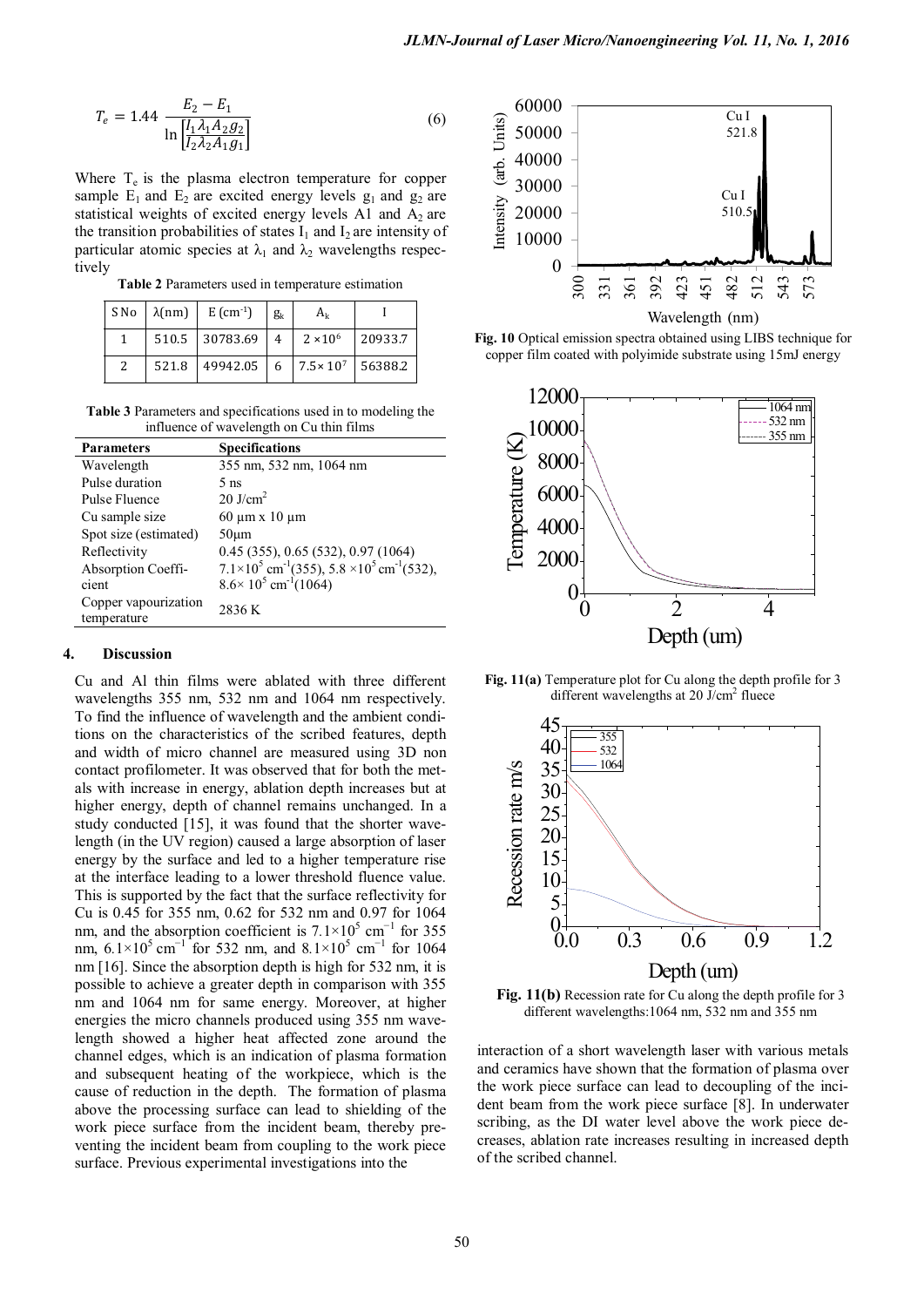

Fig 12: Temperature plot for Al along the depth profile for 3 different wavelengths at 5 J/cm<sup>2</sup> fluence

For a DI water level  $h = 1$ mm, depth of micro channel is maximum. Increasing the DI water height leads to absorption of laser energy by the medium especially for 1064 nm, causing a reduction in the available energy at the target. No re-deposition at the edges is observed when micro scribing is done in DI water medium. If the work piece is covered with a DI water layer, the plasma is confined and its expansion is delayed. Therefore, the induced pressure is 4 to 10 times greater than the corresponding one obtained in air medium and the shock wave duration is 2–3 times longer than in the air regime at the same power density [17]. This results in higher material removal rates resulting in high ablation depth. Copper has less reflectivity at shorter wavelengths; reflectivity also plays a role in underwater laser scribing. The sudden increase in temperature due to the laser pulse induces shock waves caused by the cavitation bubbles that expand and collapse forming a high pressure liquid jet. These shock waves are reflected by the work piece and are reflected back from the air-DI water interface and increase the impact on the work piece. Because of high reflectivity of Al, depth in DI water is higher for all wavelengths, whereas Cu has lesser reflectivity at shorter wavelength which explains the reduced depth. The micro channel depth is increasing for Al with energy but after certain value of laser energy (5 mJ-6 mJ) depth decreases. It is because of the parasitic plasma occurring in confining DI water. It has been reported that above a 10  $GW/cm<sup>2</sup>$  laser intensity threshold, a saturation of the peak pressure is shown to occur while the shock wave duration is reduced by parasitic plasma occurring in the confining DI water [17]. This phenomenon occurs at the surface of the DI water rather than within the water volume which leads to absorption of the incident laser energy, and the laser fluence reaching the target gradually decreases.

It was observed experimentally using  $20 \text{ J/cm}^2$  fluence for 3, 4 and 5 pulses, the depth achieved is  $3.6 \mu m$ ,  $4.3 \mu m$ and 5.2 µm, respectively. From this data, it is inferred that for one pulse the depth is  $\sim 1$  µm. The depth achieved for 532 nm from the present model at 3000 K is thus validated with the experimental data. Figure 11(a) shows the temperature profile estimated using equation 1 for the 3 wavelengths for Cu sample. In the developed model, as we have not incorporated the effect of plasma and the change in

material properties with temperature, both 355 nm and 532 nm laser wavelengths follow the same trend, but since the reflectivity of 1064 nm for same fluence is high the temperature obtained at the surface is less than 355 nm and 532 nm. Figure 11(b) shows the variation of the recession rate with the depth for copper sample at different wavelengths. From the figure it could be observed that the trend of variation of recession rate is similar to that of the temperature. This observation is also proved experimentally with the depth results obtained for 1064 nm which is lesser compared to shorter wavelengths. Figure 12 shows the temperature profile for Al sample for 3 different wavelengths. The depth attained at boiling point temperature is less compared to Cu.

This developed model can be further improved by incorporating the effect of temperature on the material properties of the work piece and the plasma absorption phenomenon in order to predict the laser material interaction with more accuracy.

## **5. Conclusions**

Influence of varying laser wavelengths namely 355 nm, 532 nm and 1064 nm on the characteristics of the micro channels generated during underwater scribing of metal thin films was studied. Greater depth for Al work piece was obtained in ablation in underwater medium than in air medium. As DI water level decreases, ablation rate becomes higher and the depth of channel increases. At DI water level, h= 1mm depth of micro channel was maximum. With increase in DI water level the depth of the scribe channel reduces and this is attributed to the reduction in the plasma temperature due to quenching by excess water and thus reduction in the plasma pressure. With increase in energy of pulsed laser beam, the medium starts to break down due to parasitic breakdown at the interface of water and air and depth of micro channel remains unchanged at higher energies

Reflectivity of the work piece also results in the increased depth of the micro channels in underwater scribing due to multiple reflections of the shockwaves between the workpiece surface and the air-water interface. It was observed that shorter wavelength ablates more effectively compared to longer wavelength in DI water medium in case of Al, whereas for Cu, longer wavelength ablates more material in DI water medium compared to air. As energy increases, the width of channel also increases initially, but after 6 mJ of energy the change in width was limited to few microns. Melt pool was observed in dry (air) ablation and not in underwater ablation.

## **Acknowledgments**

This work is partly supported by the grant-in aid from the Indian Space Research Organization (ISRO) (EDD/1415/151/ISRO/NILE).

The authors are grateful to the members of micro electronics and MEMS lab, Department of electrical engineering and physical metallurgy lab, Department of Metallurgical and Materials Engineering, IIT Madras for providing facilities for characterization.